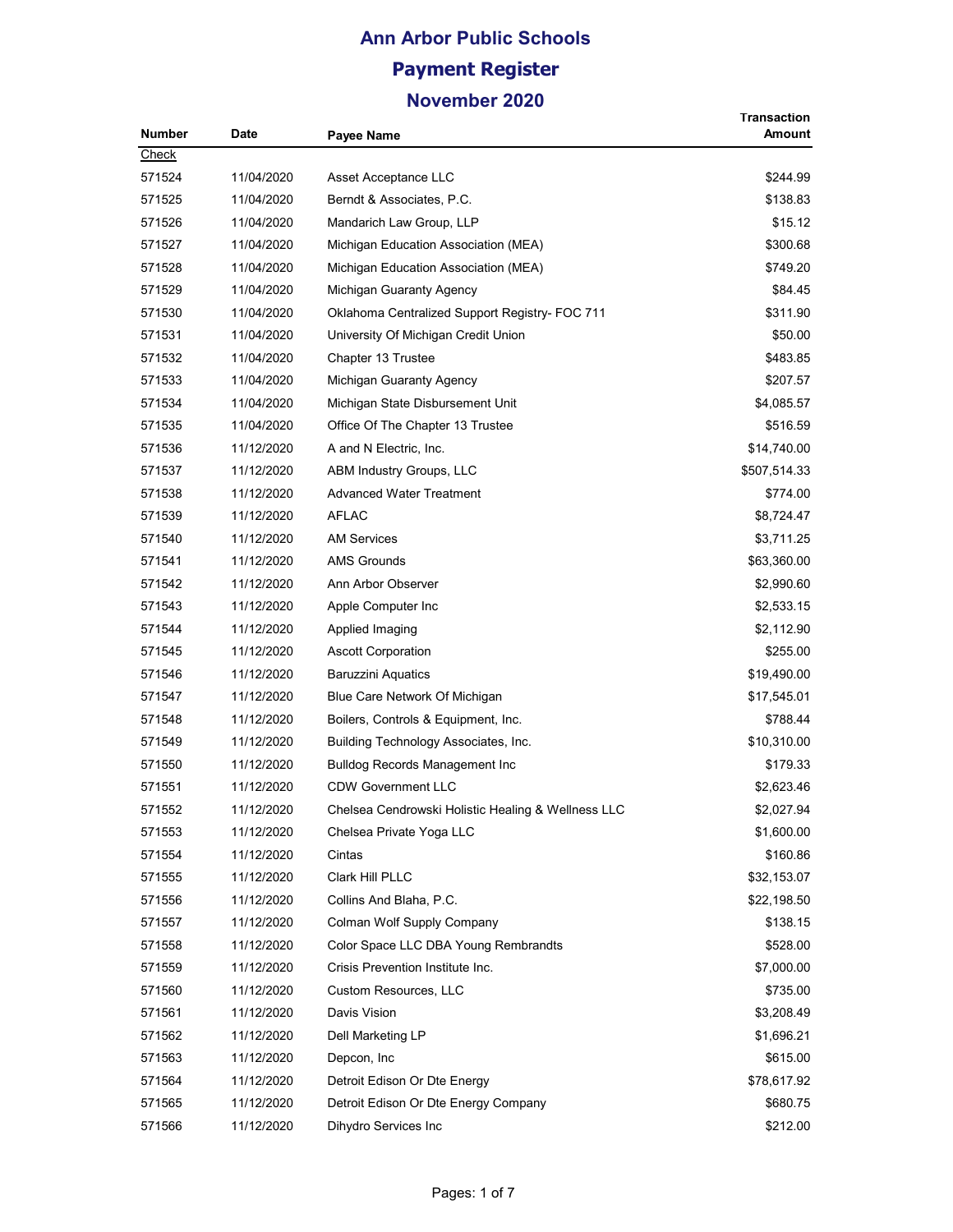| 571567 | 11/12/2020 | Dollar Bill Copying                              | \$6,544.13   |
|--------|------------|--------------------------------------------------|--------------|
| 571568 | 11/12/2020 | Dte Energy                                       | \$7,441.73   |
| 571569 | 11/12/2020 | <b>ECA Educational Services Inc.</b>             | \$2,220.00   |
| 571570 | 11/12/2020 | Edgenuity, Inc.                                  | \$1,125.00   |
| 571571 | 11/12/2020 | <b>Edmondson Security Solutions</b>              | \$140.00     |
| 571572 | 11/12/2020 | Evans & Sutherland Digistar Theater Gro          | \$2,500.00   |
| 571573 | 11/12/2020 | Everyday Speech LLC                              | \$299.00     |
| 571574 | 11/12/2020 | ExploreLearning, LLC                             | \$23,250.00  |
| 571575 | 11/12/2020 | Fiber Link Inc.                                  | \$4,281.58   |
| 571576 | 11/12/2020 | FireFly Computers, LLC                           | \$19,575.00  |
| 571577 | 11/12/2020 | Flipside Art Studio, LLC                         | \$1,297.18   |
| 571578 | 11/12/2020 | For Inspiration Recognition Science Technology   | \$2,000.00   |
| 571579 | 11/12/2020 | Gaynor, Jeffrey, T                               | \$130.00     |
| 571580 | 11/12/2020 | Glenn Nelson                                     | \$130.00     |
| 571581 | 11/12/2020 | Global Interpreting Services LLC-2               | \$10.95      |
| 571582 | 11/12/2020 | Goodheart-Wilcox Publisher                       | \$1,499.94   |
| 571583 | 11/12/2020 | Goyette Mechanical Co                            | \$218,848.34 |
| 571584 | 11/12/2020 | <b>Graduation Alliance</b>                       | \$61,650.00  |
| 571585 | 11/12/2020 | Grainger                                         | \$794.52     |
| 571586 | 11/12/2020 | Griffin International LLC                        | \$2,588.67   |
| 571587 | 11/12/2020 | Groves High School                               | \$175.00     |
| 571588 | 11/12/2020 | J W Pepper & Sons, Inc.                          | \$594.38     |
| 571589 | 11/12/2020 | Johnson, Bryan, Lee                              | \$130.00     |
| 571590 | 11/12/2020 | Johnson Controls Inc                             | \$5,519.40   |
| 571591 | 11/12/2020 | Johnstone Supply Detroit Group                   | \$1,410.66   |
| 571592 | 11/12/2020 | K & B Asphalt Sealcoating, Inc.                  | \$8,308.18   |
| 571593 | 11/12/2020 | Kelly-Shaieb, Jessica, Leigh                     | \$130.00     |
| 571594 | 11/12/2020 | Konica Minolta Business Solutions USA, Inc.      | \$25,011.12  |
| 571595 | 11/12/2020 | Lawton School PTO                                | \$560.00     |
| 571596 | 11/12/2020 | Lazarus, Rebecca, Ruth                           | \$130.00     |
| 571597 | 11/12/2020 | Learning Without Tears                           | \$4,111.25   |
| 571598 | 11/12/2020 | Lifestyle Fitness Coach LLC                      | \$1,187.52   |
| 571599 | 11/12/2020 | <b>Madison Electric</b>                          | \$2,140.57   |
| 571600 | 11/12/2020 | Massp                                            | \$2,725.00   |
| 571601 | 11/12/2020 | Mea Financial Services Inc. Group Term Life      | \$3,146.87   |
| 571602 | 11/12/2020 | Medco Supply Co (lockbox) Or Masune & Surgical S | \$60.86      |
| 571603 | 11/12/2020 | MEMSPA MI Elem. & Middle School Principals Assoc | \$555.00     |
| 571604 | 11/12/2020 | Meridian Winds LLC                               | \$360.00     |
| 571605 | 11/12/2020 | Messa (370)                                      | \$582,930.38 |
| 571606 | 11/12/2020 | MI High School Field Hockey Association (MHSFHA) | \$120.00     |
| 571607 | 11/12/2020 | Michigan Interpreting Services, Inc.             | \$5,280.00   |
| 571608 | 11/12/2020 | Michigan Interscholastic Forensic Association    | \$175.00     |
| 571609 | 11/12/2020 | Michigan Power Rodding, Inc.                     | \$191.00     |
| 571610 | 11/12/2020 | Miller Canfield Paddock Stone Plc                | \$10,497.50  |
| 571611 | 11/12/2020 | MLive Media Group                                | \$126.88     |
| 571612 | 11/12/2020 | National Express Durham Holding Corp/DBA Trinity | \$764,143.91 |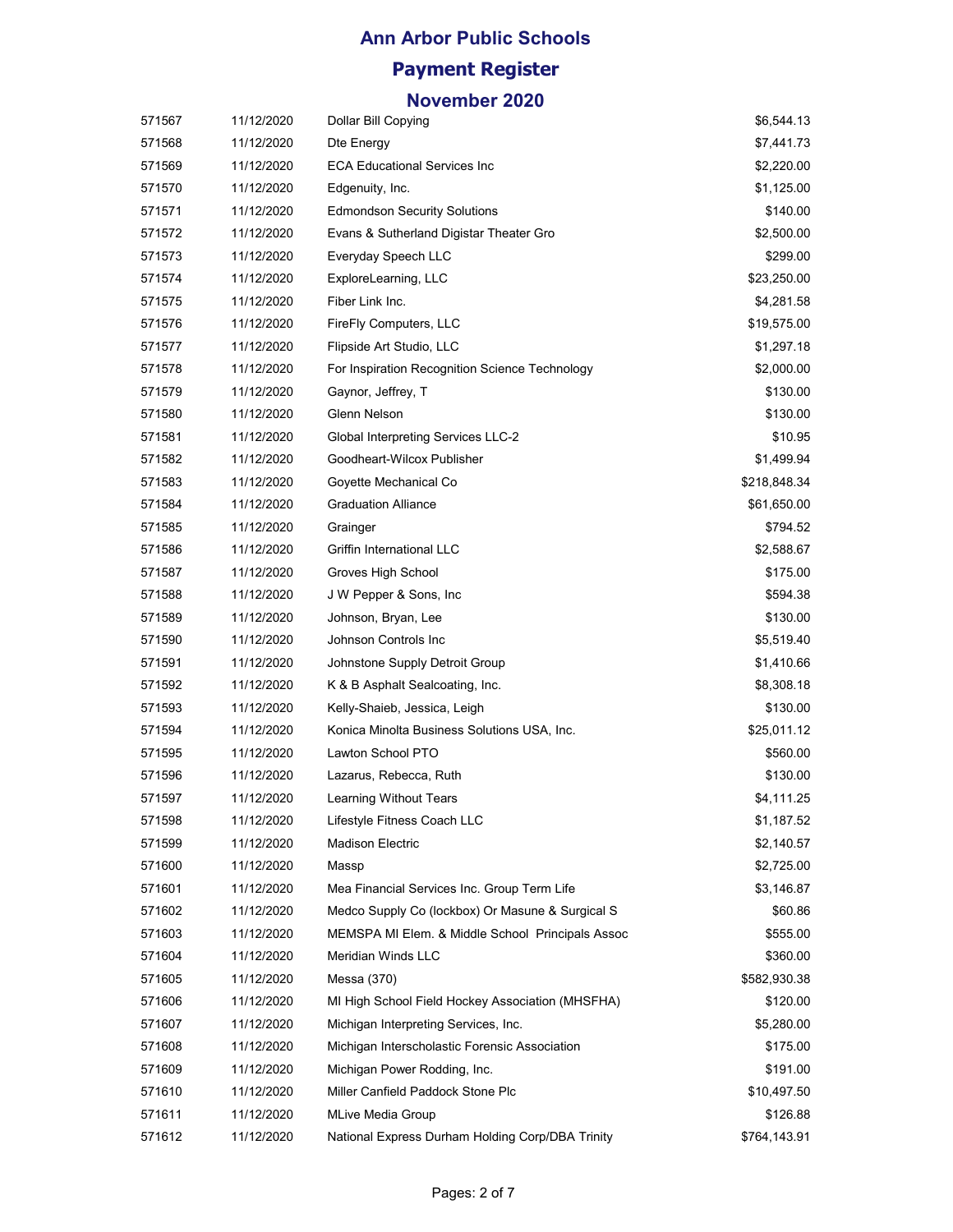#### **Ann Arbor Public Schools**

#### **Payment Register**

| 571613 | 11/12/2020 | National Restaurant Assn Dba Natl Restaurant Assn | \$642.07       |
|--------|------------|---------------------------------------------------|----------------|
| 571614 | 11/12/2020 | NCS Pearson, Inc.                                 | \$35,071.00    |
| 571615 | 11/12/2020 | Nicola's Books/little Professor Westgate          | \$815.14       |
| 571616 | 11/12/2020 | NUCO2 Inc                                         | \$380.80       |
| 571617 | 11/12/2020 | Office Depot                                      | \$839.29       |
| 571618 | 11/12/2020 | Patricia M Hayes Oc                               | \$150.00       |
| 571619 | 11/12/2020 | Pediatric Therapy Associates                      | \$47,589.00    |
| 571620 | 11/12/2020 | <b>Pitney Bowes</b>                               | \$457.80       |
| 571621 | 11/12/2020 | <b>Priority Health</b>                            | \$2,004,346.13 |
| 571622 | 11/12/2020 | Quality Roofing                                   | \$19,897.80    |
| 571623 | 11/12/2020 | Quench USA Inc.                                   | \$79.90        |
| 571624 | 11/12/2020 | <b>Quill Corporation</b>                          | \$544.68       |
| 571625 | 11/12/2020 | <b>Resolute Protection Specialists</b>            | \$960.00       |
| 571626 | 11/12/2020 | <b>ROK Systems LLC</b>                            | \$150.00       |
| 571627 | 11/12/2020 | School Specialty Inc*                             | \$3,248.90     |
| 571628 | 11/12/2020 | SDI Innovations, Inc.                             | \$3,055.50     |
| 571629 | 11/12/2020 | Securitas Security Services USA, Inc.             | \$11,817.24    |
| 571630 | 11/12/2020 | Sentinel Technologies Inc                         | \$16,544.00    |
| 571631 | 11/12/2020 | Set-Seg (Opt & Gtl)                               | \$1,169.14     |
| 571632 | 11/12/2020 | Shar Products Co.                                 | \$2,938.69     |
| 571633 | 11/12/2020 | Simone Danyiell Lightfoot                         | \$130.00       |
| 571634 | 11/12/2020 | Southeastern Conference                           | \$700.00       |
| 571635 | 11/12/2020 | Staples Advantage                                 | \$385.54       |
| 571636 | 11/12/2020 | Steve's Custom Signs, Inc.                        | \$1,602.50     |
| 571637 | 11/12/2020 | Superior Text                                     | \$6,203.23     |
| 571638 | 11/12/2020 | Susan Eunice Baskett                              | \$130.00       |
| 571639 | 11/12/2020 | <b>Talx Corporation</b>                           | \$882.00       |
| 571640 | 11/12/2020 | The Heaney Group                                  | \$2,090.40     |
| 571641 | 11/12/2020 | The Regents of the University of Michigan         | \$6,000.00     |
| 571642 | 11/12/2020 | <b>Therapy Travelers</b>                          | \$2,400.00     |
| 571643 | 11/12/2020 | Town & Country Pools                              | \$2,220.00     |
| 571644 | 11/12/2020 | Tredroc Tire Services, LLC                        | \$4,214.80     |
| 571645 | 11/12/2020 | University Of Michigan Cashier Support Paym       | \$20,535.00    |
| 571646 | 11/12/2020 | University of Michigan, MedSport                  | \$6,000.00     |
| 571647 | 11/12/2020 | <b>University Translator Services</b>             | \$3,988.71     |
| 571648 | 11/12/2020 | Unum Life Insurance Company Of America            | \$3,487.69     |
| 571649 | 11/12/2020 | US Games                                          | \$94.00        |
| 571650 | 11/12/2020 | Video And Internet Stuff, Llc                     | \$3,016.00     |
| 571651 | 11/12/2020 | Walsworth Publishing Company                      | \$9,833.75     |
| 571652 | 11/12/2020 | Washtenaw County Treasurer Office                 | \$194,866.79   |
| 571653 | 11/12/2020 | Waste Management                                  | \$1,489.52     |
| 571654 | 11/12/2020 | Waterford Research Institute                      | \$16,500.00    |
| 571655 | 11/12/2020 | Wilson Language Training                          | \$3,309.66     |
| 571656 | 11/12/2020 | Wps Western Psychologica                          | \$1,823.25     |
| 571657 | 11/12/2020 | Young Supply Co                                   | \$667.78       |
| 571658 | 11/12/2020 | Paradigm Equities Inc                             | \$7,426.17     |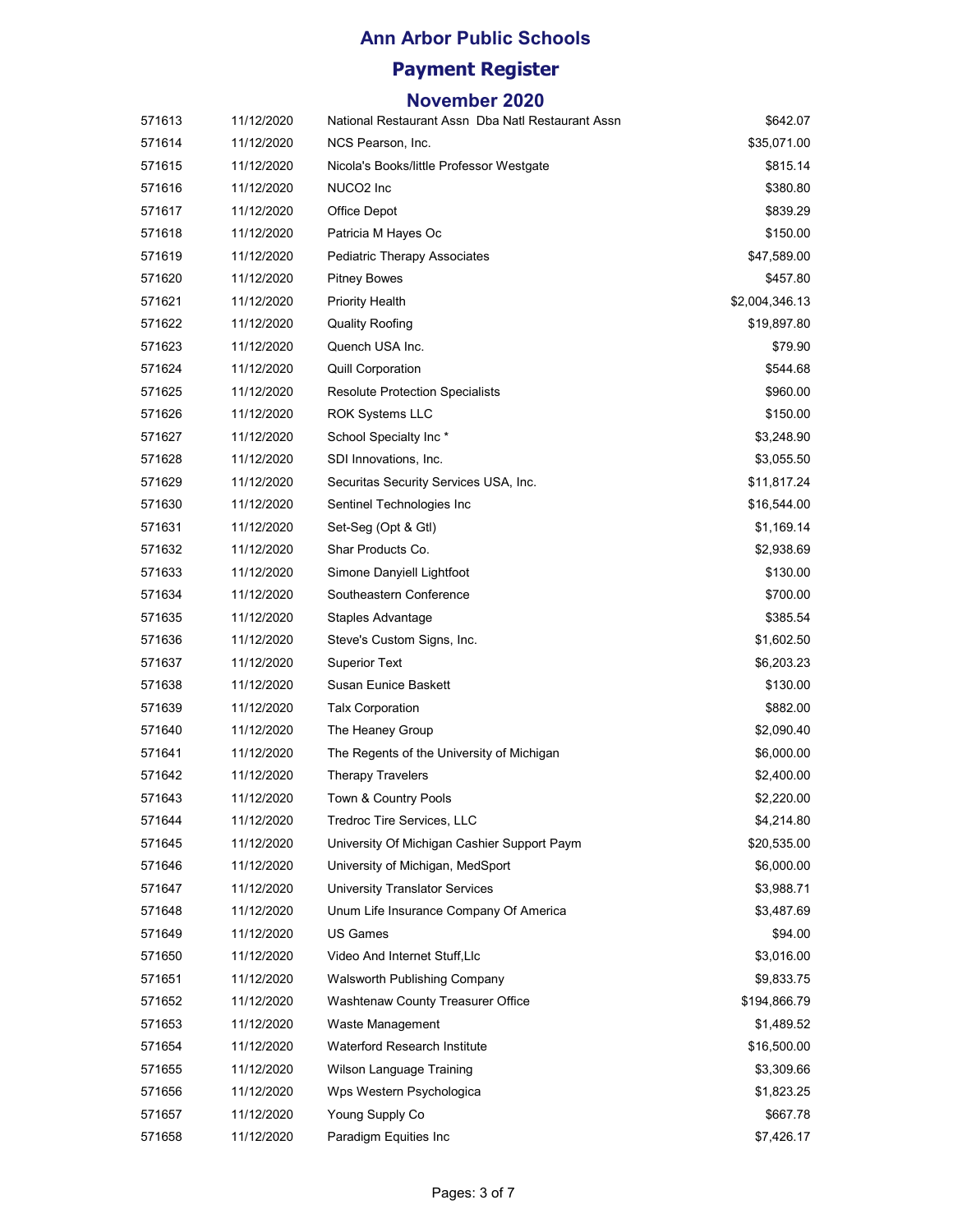| 571659 | 11/12/2020 | Cannon, Amy                                       | \$142.10       |
|--------|------------|---------------------------------------------------|----------------|
| 571660 | 11/12/2020 | Cannon, Amy                                       | \$47.50        |
| 571661 | 11/12/2020 | Horning, Vanessa                                  | \$90.25        |
| 571662 | 11/12/2020 | Muscat, Jon                                       | \$5.00         |
| 571663 | 11/12/2020 | Trang, Sum                                        | \$114.60       |
| 571664 | 11/12/2020 | VanEpps, Matthew                                  | \$86.75        |
| 571665 | 11/18/2020 | Asset Acceptance LLC                              | \$210.67       |
| 571666 | 11/18/2020 | Berndt & Associates, P.C.                         | \$121.50       |
| 571667 | 11/18/2020 | Michigan Education Association (MEA)              | \$579.34       |
| 571668 | 11/18/2020 | Michigan Education Association (MEA)              | \$710.82       |
| 571669 | 11/18/2020 | Michigan Guaranty Agency                          | \$84.45        |
| 571670 | 11/18/2020 | Oklahoma Centralized Support Registry- FOC 711    | \$311.90       |
| 571671 | 11/18/2020 | University Of Michigan Credit Union               | \$50.00        |
| 571672 | 11/18/2020 | Velo Law Office                                   | \$67.95        |
| 571673 | 11/18/2020 | Chapter 13 Trustee                                | \$483.85       |
| 571674 | 11/18/2020 | Michigan Guaranty Agency                          | \$207.57       |
| 571675 | 11/18/2020 | Michigan State Disbursement Unit                  | \$3,950.40     |
| 571676 | 11/18/2020 | Office Of The Chapter 13 Trustee                  | \$516.59       |
| 571677 | 11/24/2020 | <b>ACCO Brands USA LLC</b>                        | \$1,172.83     |
| 571678 | 11/24/2020 | <b>AFLAC</b>                                      | \$7,338.06     |
| 571679 | 11/24/2020 | Amazon.com LLC                                    | \$1,583.56     |
| 571680 | 11/24/2020 | <b>AMS Grounds</b>                                | \$1,920.00     |
| 571681 | 11/24/2020 | Anderson Paint Co                                 | \$119.30       |
| 571682 | 11/24/2020 | Apple Computer Inc                                | \$713.50       |
| 571683 | 11/24/2020 | Arbor Springs Water                               | \$78.00        |
| 571684 | 11/24/2020 | Arch Environmental Group, Inc.                    | \$64,488.82    |
| 571685 | 11/24/2020 | AT&T                                              | \$1,427.13     |
| 571686 | 11/24/2020 | Balance Point Fitness / PKSA Ann Arbor, LLC       | \$1,200.00     |
| 571687 | 11/24/2020 | <b>Baruzzini Aquatics</b>                         | \$6,390.28     |
| 571688 | 11/24/2020 | Blue Care Network Of Michigan                     | \$12,625.85    |
| 571689 | 11/24/2020 | Broadspire Services Inc.                          | \$1,654.40     |
| 571690 | 11/24/2020 | Busch's Valuland-Main St                          | \$28.29        |
| 571691 | 11/24/2020 | Camfil Michigan                                   | \$1,183.20     |
| 571692 | 11/24/2020 | City Of Ann Arbor Police Dept.                    | \$3,997.01     |
| 571693 | 11/24/2020 | College Board                                     | \$400.00       |
| 571694 | 11/24/2020 | Colman Wolf Supply Company                        | \$708.51       |
| 571695 | 11/24/2020 | Compass Group, DBA Chartwells K-12                | \$302,005.66   |
| 571696 | 11/24/2020 | Daberko LLC                                       | \$10,019.94    |
| 571697 | 11/24/2020 | Distributive Education Clubs Of America (deca Inc | \$780.00       |
| 571698 | 11/24/2020 | Dollar Bill Copying                               | \$1,555.91     |
| 571699 | 11/24/2020 | Don Johnston Inc                                  | \$6,210.00     |
| 571700 | 11/24/2020 | Ferguson Enterprises, Inc.                        | \$22.90        |
| 571701 | 11/24/2020 | Flipside Art Studio, LLC                          | \$1,604.76     |
| 571702 | 11/24/2020 | Grainger                                          | \$400.94       |
| 571703 | 11/24/2020 | Hoekstra Transportation Inc.                      | \$1,375,456.00 |
| 571704 | 11/24/2020 | Iron Mountain                                     | \$164.33       |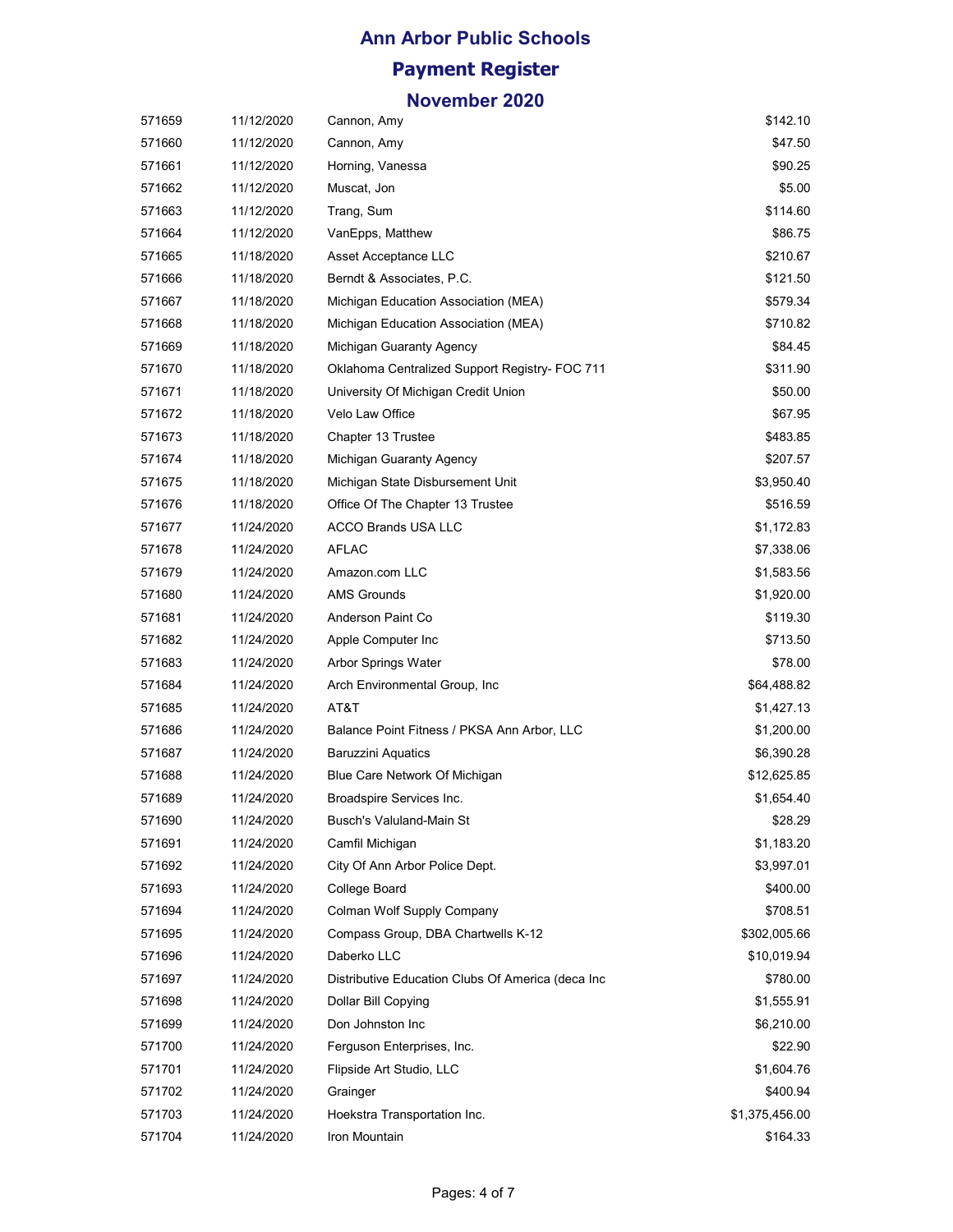#### **Ann Arbor Public Schools**

#### **Payment Register**

| 571705             | 11/24/2020 | J W Pepper & Sons, Inc.                          | \$224.99        |
|--------------------|------------|--------------------------------------------------|-----------------|
| 571706             | 11/24/2020 | J.C. Ehrlich Pest Control                        | \$2,339.00      |
| 571707             | 11/24/2020 | James Lee Michaels DBA Avery Systems             | \$2,075.00      |
| 571708             | 11/24/2020 | Johnstone Supply Detroit Group                   | \$278.33        |
| 571709             | 11/24/2020 | Knowledge Matters Inc                            | \$250.00        |
| 571710             | 11/24/2020 | <b>Madison Electric</b>                          | \$3,386.07      |
| 571711             | 11/24/2020 | Marxmoda, Inc.                                   | \$880.00        |
| 571712             | 11/24/2020 | Massp                                            | \$400.00        |
| 571713             | 11/24/2020 | Mcgraw-Hill School Education                     | \$95.54         |
| 571714             | 11/24/2020 | Mea Financial Services Inc. Group Term Life      | \$3,712.67      |
| 571715             | 11/24/2020 | Meridian Winds LLC                               | \$457.00        |
| 571716             | 11/24/2020 | Messa (370)                                      | \$574,584.03    |
| 571717             | 11/24/2020 | Michigan DECA                                    | \$1,440.00      |
| 571718             | 11/24/2020 | Michigan Futsal Factory Academy, LLC             | \$6,993.07      |
| 571719             | 11/24/2020 | Michigan School Business Officials/MSBO          | \$170.00        |
| 571720             | 11/24/2020 | Music Products Inc. Groth Music                  | \$2,485.12      |
| 571721             | 11/24/2020 | National Express Durham Holding Corp/DBA Trinity | \$799,534.53    |
| 571722             | 11/24/2020 | NUCO <sub>2</sub> Inc                            | \$218.45        |
| 571723             | 11/24/2020 | Pearl City High School                           | \$100.00        |
| 571724             | 11/24/2020 | Priority Health                                  | \$1,970,088.26  |
| 571725             | 11/24/2020 | Scholastic Inc                                   | \$1,621.41      |
| 571726             | 11/24/2020 | School Nurse Supply, Inc.                        | \$46.65         |
| 571727             | 11/24/2020 | School Specialty Inc*                            | \$1,895.57      |
| 571728             | 11/24/2020 | Science Olympiad at UC Davis                     | \$50.00         |
| 571729             | 11/24/2020 | Securitas Security Services USA, Inc.            | \$10,773.96     |
| 571730             | 11/24/2020 | Set-Seg (Opt & Gtl)                              | \$1,169.14      |
| 571731             | 11/24/2020 | Stevens Disposal & Recycling Services Inc        | \$220.00        |
| 571732             | 11/24/2020 | Sunglo Restoration Svcs Inc                      | \$5,430.58      |
| 571733             | 11/24/2020 | Sylvania School City District                    | \$20.00         |
| 571734             | 11/24/2020 | <b>Talx Corporation</b>                          | \$108.60        |
| 571735             | 11/24/2020 | The Enrico Group                                 | \$1,338.93      |
| 571736             | 11/24/2020 | The Regents of the University of Michigan        | \$80.00         |
| 571737             | 11/24/2020 | Theatrefolk Ltd.                                 | \$201.95        |
| 571738             | 11/24/2020 | Therapy Shoppe Inc.                              | \$80.93         |
| 571739             | 11/24/2020 | University of Georgia                            | \$25.00         |
| 571740             | 11/24/2020 | <b>University Translator Services</b>            | \$180.00        |
| 571741             | 11/24/2020 | W.J. O'Neil Company                              | \$166,989.23    |
| 571742             | 11/24/2020 | Washtenaw Community College                      | \$22,166.00     |
| 571743             | 11/24/2020 | Anderson, Diane                                  | \$25.00         |
| Type Check Totals: |            |                                                  | \$10,438,318.40 |
| <u>EFT</u>         |            |                                                  |                 |
| 373418             | 11/23/2020 | BMO HARRIS BANK N.A.                             | \$634,407.93    |
| 373419             | 11/09/2020 | McCarthy & Smith, Inc                            | \$417,626.69    |
| 373421             | 11/10/2020 | <b>PCMI</b>                                      | \$8,305.57      |
| 373423             | 11/12/2020 | <b>PCMI</b>                                      | \$142,568.09    |
| 373424             | 11/12/2020 | <b>PCMI</b>                                      | \$5,973.35      |
|                    |            |                                                  |                 |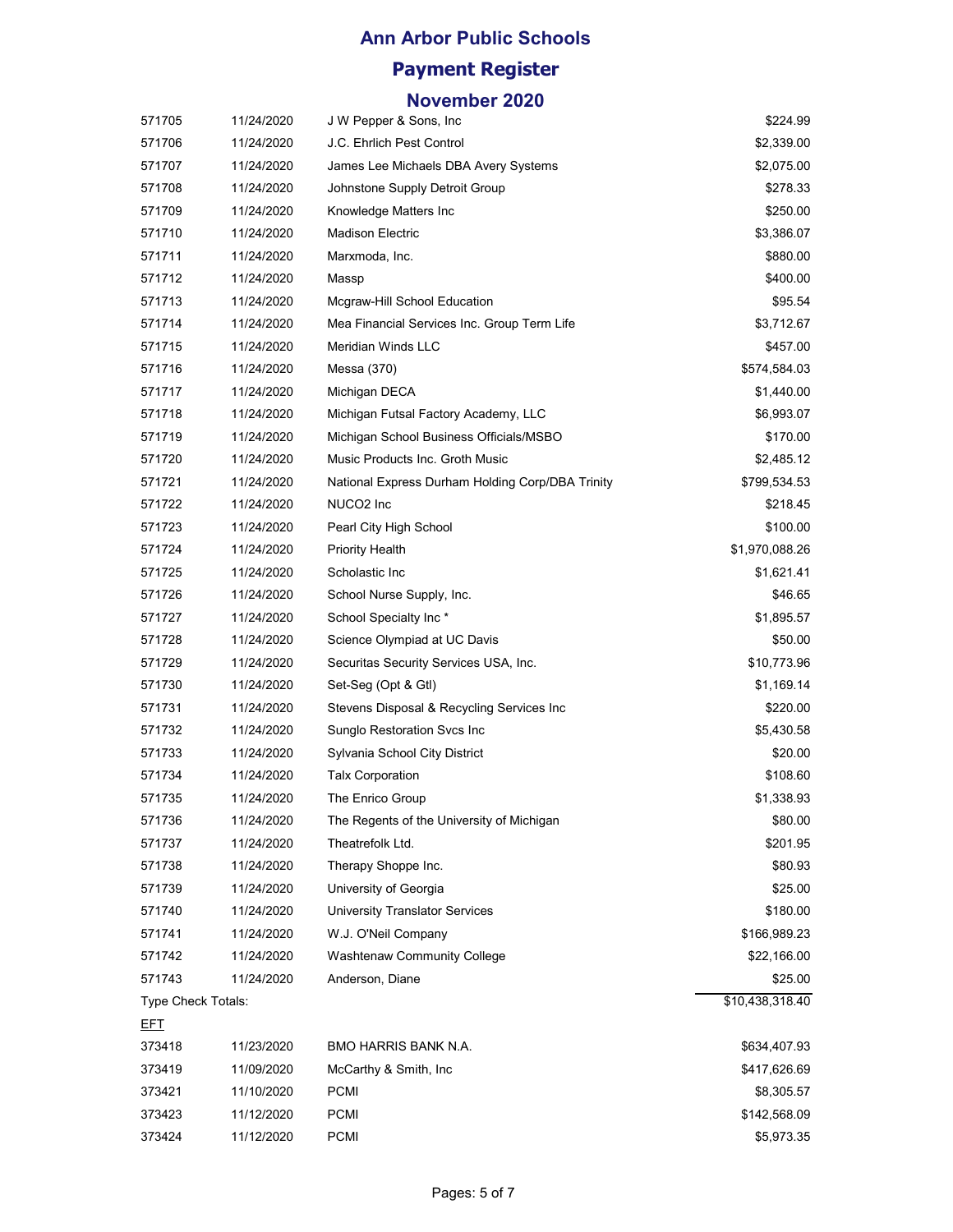#### **November 2020**

| 373425           | 11/13/2020 | EDUStaff, LLC | \$92,213.48    |
|------------------|------------|---------------|----------------|
| 375956           | 11/22/2020 | <b>PCMI</b>   | \$9,768.08     |
| 378492           | 11/27/2020 | EDUStaff, LLC | \$100.762.81   |
| 378495           | 11/24/2020 | <b>PCMI</b>   | \$448.97       |
| Type EFT Totals: |            |               | \$1.412.074.97 |

Chase-Checking - General Fund -Checking Totals

**Grand Totals:**

|                             | <b>Transaction Amount Reconciled Amount</b> |
|-----------------------------|---------------------------------------------|
| \$0.00                      | \$2,239,293.92                              |
| \$8,199,024.48              | \$8,199,024.48                              |
| \$0.00                      | \$0.00                                      |
| \$0.00                      | \$0.00                                      |
| \$8,199,024.48              | \$10,438,318.40                             |
|                             | <b>Transaction Amount Reconciled Amount</b> |
| \$0.00                      | \$1,412,074.97                              |
| \$0.00                      | \$0.00                                      |
| \$0.00                      | \$0.00                                      |
| \$0.00                      | \$1,412,074.97                              |
|                             | <b>Transaction Amount Reconciled Amount</b> |
| \$0.00                      | \$3,651,368.89                              |
| \$8,199,024.48              | \$8,199,024.48                              |
| \$0.00                      | \$0.00                                      |
| \$0.00                      | \$0.00                                      |
| \$8,199,024.48              | \$11,850,393.37                             |
| Reconciled<br><b>Amount</b> | <b>Transaction Amount</b>                   |
| \$0.00                      | \$2,239,293.92                              |
| \$8,199,024.48              | \$8,199,024.48                              |
| \$0.00                      | \$0.00                                      |
| \$0.00                      | \$0.00                                      |
| \$8,199,024.48              | \$10,438,318.40                             |
| Reconciled<br><b>Amount</b> | <b>Transaction Amount</b>                   |
| \$0.00                      | \$1,412,074.97                              |
| \$0.00                      | \$0.00                                      |
| \$0.00                      | \$0.00                                      |
| \$0.00                      | \$1,412,074.97                              |
| Reconciled<br><b>Amount</b> | <b>Transaction Amount</b>                   |
| \$0.00                      | \$3,651,368.89                              |
| \$8,199,024.48              | \$8,199,024.48                              |
| \$0.00                      | \$0.00                                      |
| \$0.00                      | \$0.00                                      |